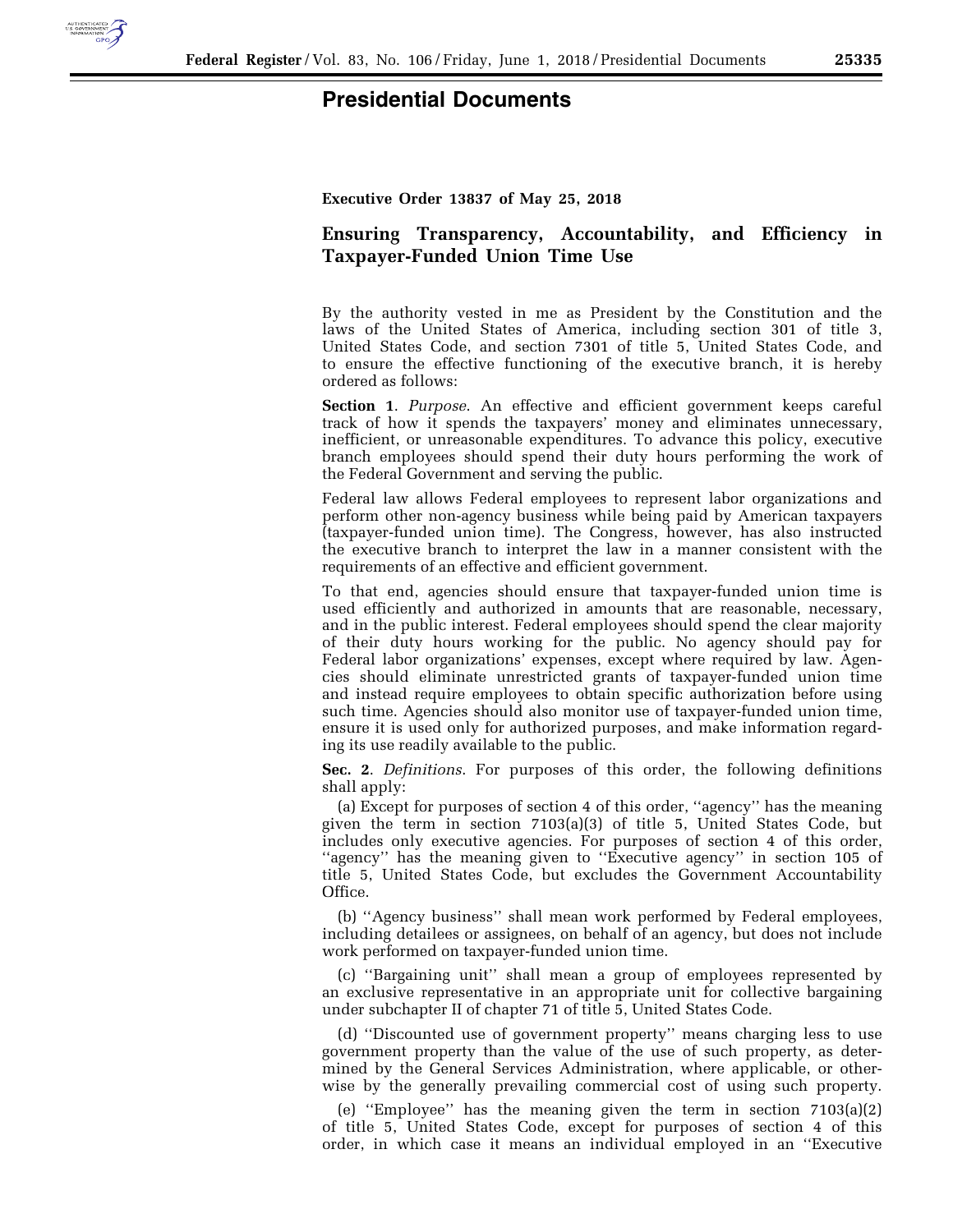agency,'' according to the meaning given that term in section 105 of title 5, United States Code, but excluding the Government Accountability Office.

(f) ''Grievance'' has the meaning given the term in section 7103(a)(9) of title 5, United States Code.

(g) ''Labor organization'' has the meaning given the term in section 7103(a)(4) of title 5, United States Code.

(h) ''Paid time'' shall mean time for which an employee is paid by the Federal Government, including both duty time, in which the employee performs agency business, and taxpayer-funded union time. It does not include time spent on paid or unpaid leave, or an employee's off-duty hours.

(i) ''Taxpayer-funded union time'' shall mean official time granted to an employee pursuant to section 7131 of title 5, United States Code.

(j) ''Union time rate'' shall mean the total number of duty hours in the fiscal year that employees in a bargaining unit used for taxpayer-funded union time, divided by the number of employees in such bargaining unit. **Sec. 3**. *Standards for Reasonable and Efficient Taxpayer-Funded Union Time Usage*. (a) No agency shall agree to authorize any amount of taxpayerfunded union time under section 7131(d) of title 5, United States Code, unless such time is reasonable, necessary, and in the public interest. Agreements authorizing taxpayer-funded union time under section 7131(d) of title 5, United States Code, that would cause the union time rate in a bargaining unit to exceed 1 hour should, taking into account the size of the bargaining unit, and the amount of taxpayer-funded union time anticipated to be granted under sections 7131(a) and 7131(c) of title 5, United States Code, ordinarily not be considered reasonable, necessary, and in the public interest, or to satisfy the ''effective and efficient'' goal set forth in section 1 of this order and section 7101(b) of title 5, United States Code. Agencies shall commit the time and resources necessary to strive for a negotiated union time rate of 1 hour or less, and to fulfill their obligation to bargain in good faith.

(b) (i) If an agency agrees to authorize amounts of taxpayer-funded union time under section 7131(d) of title 5, United States Code, that would cause the union time rate in a bargaining unit to exceed 1 hour (or proposes to the Federal Service Impasses Panel or an arbitrator engaging in interest arbitration an amount that would cause the union time rate in a bargaining unit to exceed 1 hour), the agency head shall report this agreement or proposal to the President through the Director of the Office of Personnel Management (OPM Director) within 15 days of such an agreement or proposal. Such report shall explain why such expenditures are reasonable, necessary, and in the public interest, describe the benefit (if any) the public will receive from the activities conducted by employees on such taxpayerfunded union time, and identify the total cost of such time to the agency. This reporting duty cannot be delegated.

(ii) Each agency head shall require relevant subordinate agency officials to inform the agency head 5 business days in advance of presenting or accepting a proposal that would result in a union time rate of greater than 1 hour for any bargaining unit, if the subordinate agency officials anticipate they will present or agree to such a provision.

(iii) The requirements of this subsection shall not apply to a union time rate established pursuant to an order of the Federal Service Impasses Panel or an arbitrator engaging in interest arbitration, provided that the agency had proposed that the Impasses Panel or arbitrator establish a union time rate of 1 hour or less.

(c) Nothing in this section shall be construed to prohibit any agency from authorizing taxpayer-funded union time as required under sections 7131(a) and 7131(c) of title 5, United States Code, or to direct an agency to negotiate to include in a collective bargaining agreement a term that precludes an agency from granting taxpayer-funded union time pursuant to those provisions.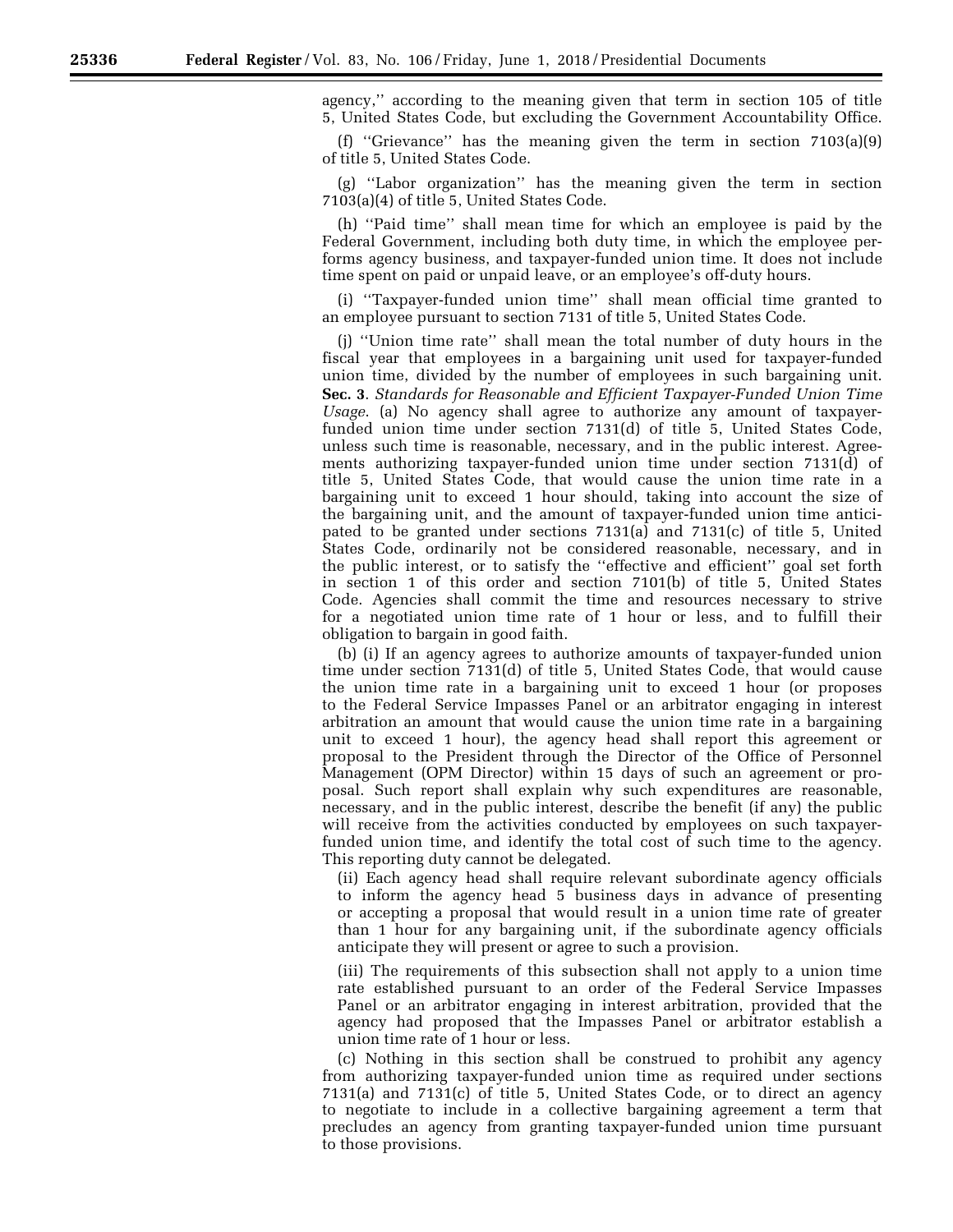**Sec. 4**. *Employee Conduct with Regard to Agency Time and Resources*. (a) To ensure that Federal resources are used effectively and efficiently and in a manner consistent with both the public interest and section 8 of this order, all employees shall adhere to the following requirements:

(i) Employees may not engage in lobbying activities during paid time, except in their official capacities as an employee.

(ii) (1) Except as provided in subparagraph (2) of this subsection, employees shall spend at least three-quarters of their paid time, measured each fiscal year, performing agency business or attending necessary training (as required by their agency), in order to ensure that they develop and maintain the skills necessary to perform their agency duties efficiently and effectively.

(2) Employees who have spent one-quarter of their paid time in any fiscal year on non-agency business may continue to use taxpayer-funded union time in that fiscal year for purposes covered by sections 7131(a) or 7131(c) of title 5, United States Code.

(3) Any time in excess of one-quarter of an employee's paid time used to perform non-agency business in a fiscal year shall count toward the limitation set forth in subparagraph (1) of this subsection in subsequent fiscal years.

(iii) No employee, when acting on behalf of a Federal labor organization, may be permitted the free or discounted use of government property or any other agency resources if such free or discounted use is not generally available for non-agency business by employees when acting on behalf of non-Federal organizations. Such property and resources include office or meeting space, reserved parking spaces, phones, computers, and computer systems.

(iv) Employees may not be permitted reimbursement for expenses incurred performing non-agency business, unless required by law or regulation.

(v) (1) Employees may not use taxpayer-funded union time to prepare or pursue grievances (including arbitration of grievances) brought against an agency under procedures negotiated pursuant to section 7121 of title 5, United States Code, except where such use is otherwise authorized by law or regulation.

(2) The prohibition in subparagraph (1) of this subsection does not apply to:

(A) an employee using taxpayer-funded union time to prepare for, confer with an exclusive representative regarding, or present a grievance brought on the employee's own behalf; or to appear as a witness in any grievance proceeding; or

(B) an employee using taxpayer-funded union time to challenge an adverse personnel action taken against the employee in retaliation for engaging in federally protected whistleblower activity, including for engaging in activity protected under section 2302(b)(8) of title 5, United States Code, under section 78u–6(h)(1) of title 15, United States Code, under section 3730(h) of title 31, United States Code, or under any other similar whistleblower law.

(b) Employees may not use taxpayer-funded union time without advance written authorization from their agency, except where obtaining prior approval is deemed impracticable under regulations or guidance adopted pursuant to subsection (c) of this section.

(c) (i) The requirements of this section shall become effective 45 days from the date of this order. The Office of Personnel Management (OPM) shall be responsible for administering the requirements of this section. Within 45 days of the date of this order, the OPM Director shall examine whether existing regulations are consistent with the rules set forth in this section. If the regulations are not, the OPM Director shall propose for notice and public comment, as soon as practicable, appropriate regulations to clarify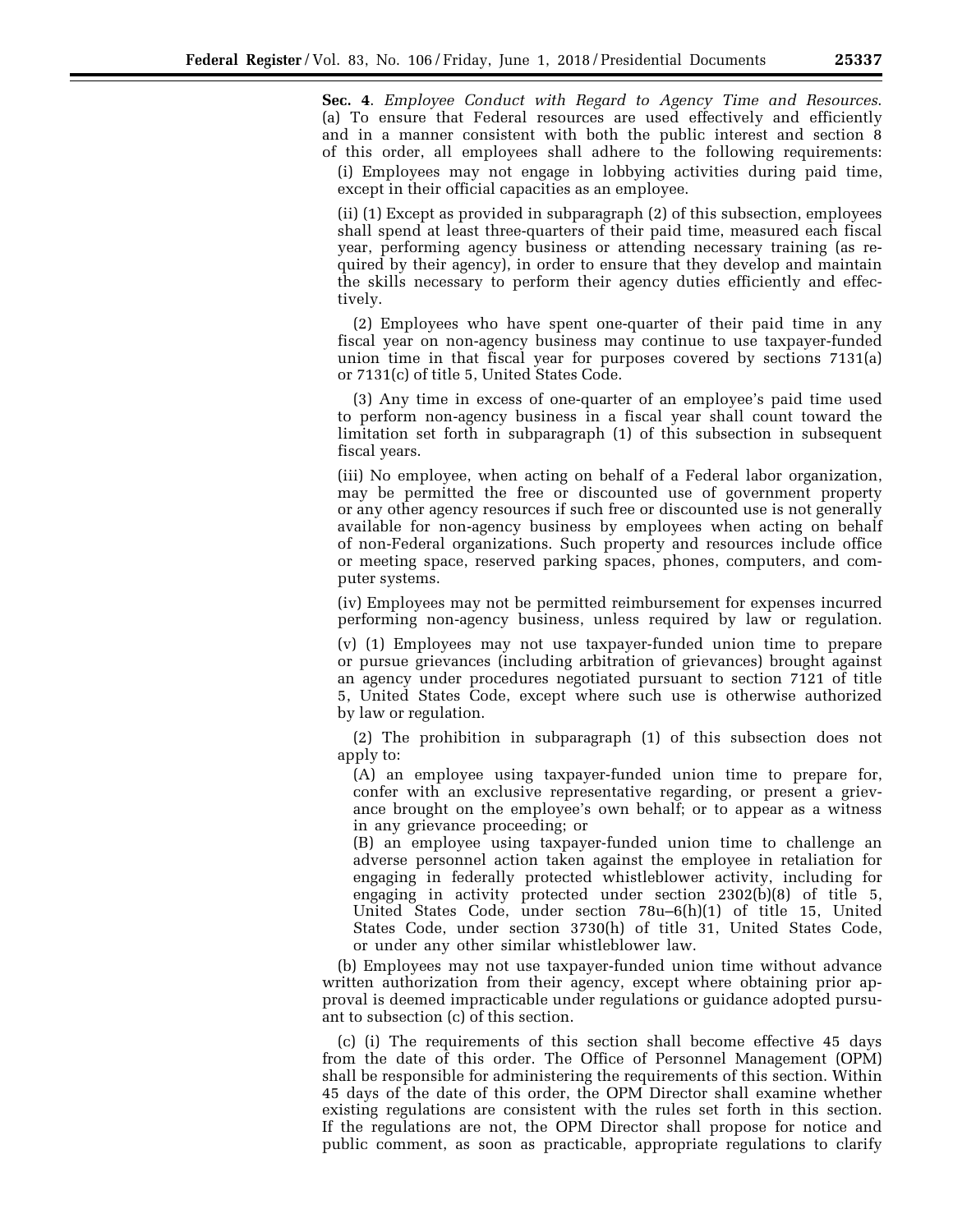and assist agencies in implementing these rules, consistent with applicable law.

(ii) The head of each agency is responsible for ensuring compliance by employees within such agency with the requirements of this section, to the extent consistent with applicable law and existing collective bargaining agreements. Each agency head shall examine whether existing regulations, policies, and practices are consistent with the rules set forth in this section. If they are not, the agency head shall take all appropriate steps consistent with applicable law to bring them into compliance with this section as soon as practicable.

(e) Nothing in this order shall be construed to prohibit agencies from permitting employees to take unpaid leave to perform representational activities under chapter 71 of title 5, United States Code, including for purposes covered by section 7121(b)(1)(C) of title 5, United States Code.

**Sec. 5**. *Preventing Unlawful or Unauthorized Expenditures*. (a) Any employee who uses taxpayer-funded union time without advance written agency authorization required by section 4(b) of this order, or for purposes not specifically authorized by the agency, shall be considered absent without leave and subject to appropriate disciplinary action. Repeated misuse of taxpayerfunded union time may constitute serious misconduct that impairs the efficiency of the Federal service. In such instances, agencies shall take appropriate disciplinary action to address such misconduct.

(b) As soon as practicable, but not later than 180 days from the date of this order, to the extent permitted by law, each agency shall develop and implement a procedure governing the authorization of taxpayer-funded union time under section 4(b) of this order. Such procedure shall, at a minimum, require a requesting employee to specify the number of taxpayerfunded union time hours to be used and the specific purposes for which such time will be used, providing sufficient detail to identify the tasks the employee will undertake. That procedure shall also allow the authorizing official to assess whether it is reasonable and necessary to grant such amount of time to accomplish such tasks. For continuing or ongoing requests, each agency shall require requests for authorization renewals to be submitted not less than once per pay period. Each agency shall further require separate advance authorization for any use of taxpayer-funded union time in excess of previously authorized hours or for purposes for which such time was not previously authorized.

(c) As soon as practicable, but not later than 180 days from the date of this order, each agency shall develop and implement a system to monitor the use of taxpayer-funded union time to ensure that it is used only for authorized purposes, and that it is not used contrary to law or regulation. In developing these systems, each agency shall give special attention to ensuring taxpayer-funded union time is not used for:

(i) internal union business in violation of section 7131(b) of title 5, United States Code;

(ii) lobbying activities in violation of section 1913 of title 18, United States Code, or in violation of section 4(a)(i) of this order; or

(iii) political activities in violation of subchapter III of chapter 73 of title 5, United States Code.

**Sec. 6**. *Agency Reporting Requirements*. (a) To the extent permitted by law, each agency shall submit an annual report to OPM on the following:

(i) The purposes for which the agency has authorized the use of taxpayerfunded union time, and the amounts of time used for each such purpose;

(ii) The job title and total compensation of each employee who has used taxpayer-funded union time in the fiscal year, as well as the total number of hours each employee spent on these activities and the proportion of each employee's total paid hours that number represents;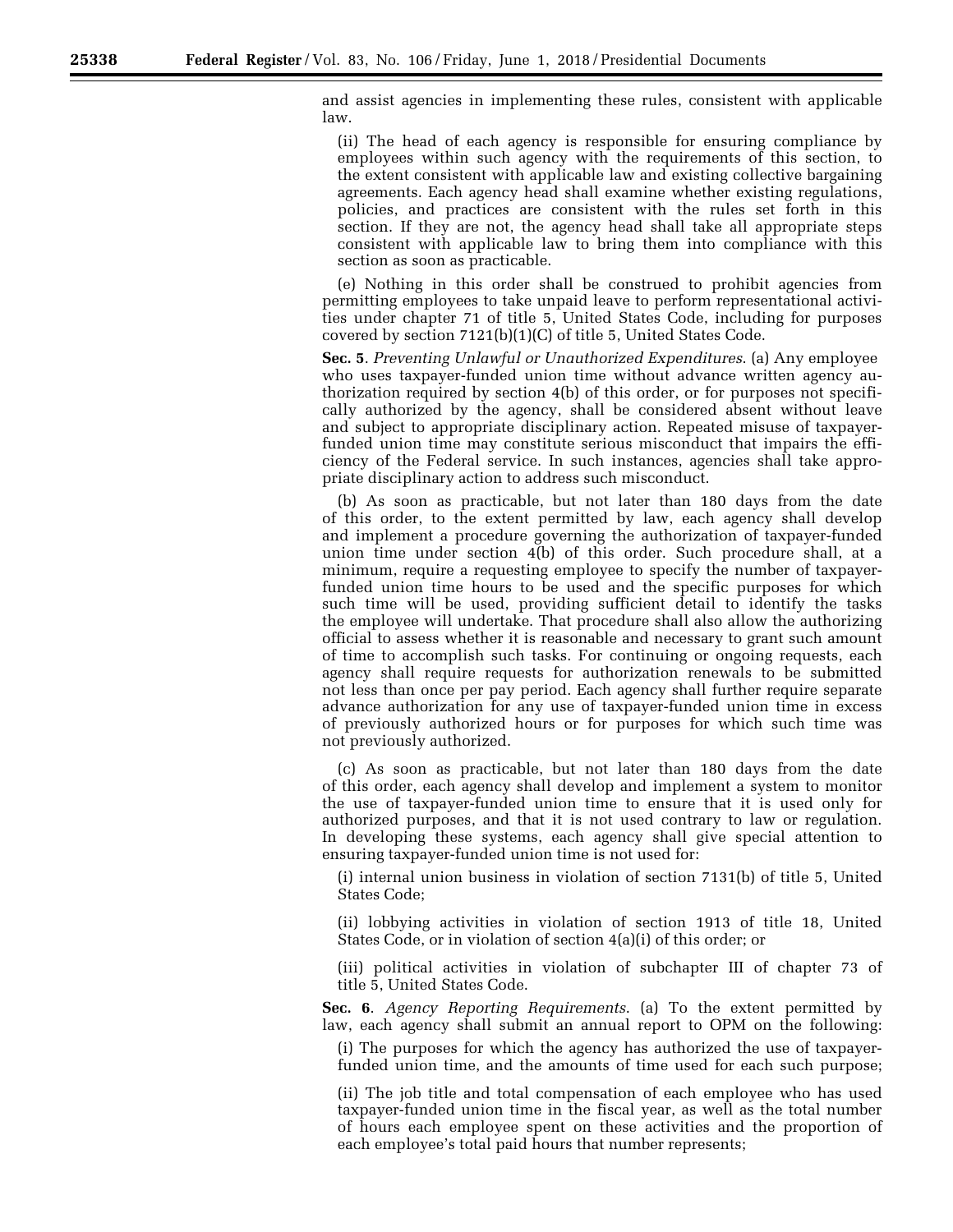(iii) If the agency has allowed labor organizations or individuals on taxpayer-funded union time the free or discounted use of government property, the total value of such free or discounted use;

(iv) Any expenses the agency paid for activities conducted on taxpayerfunded union time; and

(v) The amount of any reimbursement paid by the labor organizations for the use of government property.

(b) Agencies shall notify the OPM Labor Relations Group established pursuant to the Executive Order entitled ''Developing Efficient, Effective, and Cost-Reducing Approaches to Federal Sector Collective Bargaining'' of May 25, 2018, if a bargaining unit's union time rate exceeds 1 hour.

(c) If an agency's aggregate union time rate (i.e., the average of the union time rates in each agency bargaining unit, weighted by the number of employees in each unit) has increased overall from the last fiscal year, the agency shall explain this increase in the report required under subsection (a) of this section.

(d) The OPM Director shall set a date by which agency submissions under this section are due.

**Sec. 7**. *Public Disclosure and Transparency*. (a) Within 180 days of the date of this order, the OPM Director shall publish a standardized form that each agency shall use in preparing the reports required by section 6 of this order.

(b) OPM shall analyze the agency submissions under section 6 of this order and produce an annual report detailing:

(i) for each agency and for agencies in the aggregate, the number of employees using taxpayer-funded union time, the number of employees using taxpayer-funded union time separately listed by intervals of the proportion of paid time spent on such activities, the number of hours spent on taxpayer-funded union time, the cost of taxpayer-funded union time (measured by the compensation of the employees involved), the aggregate union time rate, the number of bargaining unit employees, and the percentage change in each of these values from the previous fiscal year;

(ii) for each agency and in the aggregate, the value of the free or discounted use of any government property the agency has provided to labor organizations, and any expenses, such as travel or per diems, the agency paid for activities conducted on taxpayer-funded union time, as well as the amount of any reimbursement paid for such use of government property, and the percentage change in each of these values from the previous fiscal year;

(iii) the purposes for which taxpayer-funded union time was granted; and

(iv) the information required by section 6(a)(ii) of this order for employees using taxpayer-funded union time, sufficiently aggregated that such disclosure would not unduly risk disclosing information protected by law, including personally identifiable information.

(c) The OPM Director shall publish the annual report required by this section by June 30 of each year. The first report shall cover fiscal year 2019 and shall be published by June 30, 2020.

(d) The OPM Director shall, after consulting with the Chief Human Capital Officers designated under chapter 14 of title 5, United States Code, promulgate any additional guidance that may be necessary or appropriate to assist the heads of agencies in complying with the requirements of this order. **Sec. 8**. *Implementation and Renegotiation of Collective Bargaining Agreements*. (a) Each agency shall implement the requirements of this order within 45 days of the date of this order, except for subsection 4(b) of this order, which shall be effective for employees at an agency when such agency implements the procedure required by section 5(b) of this order, to the